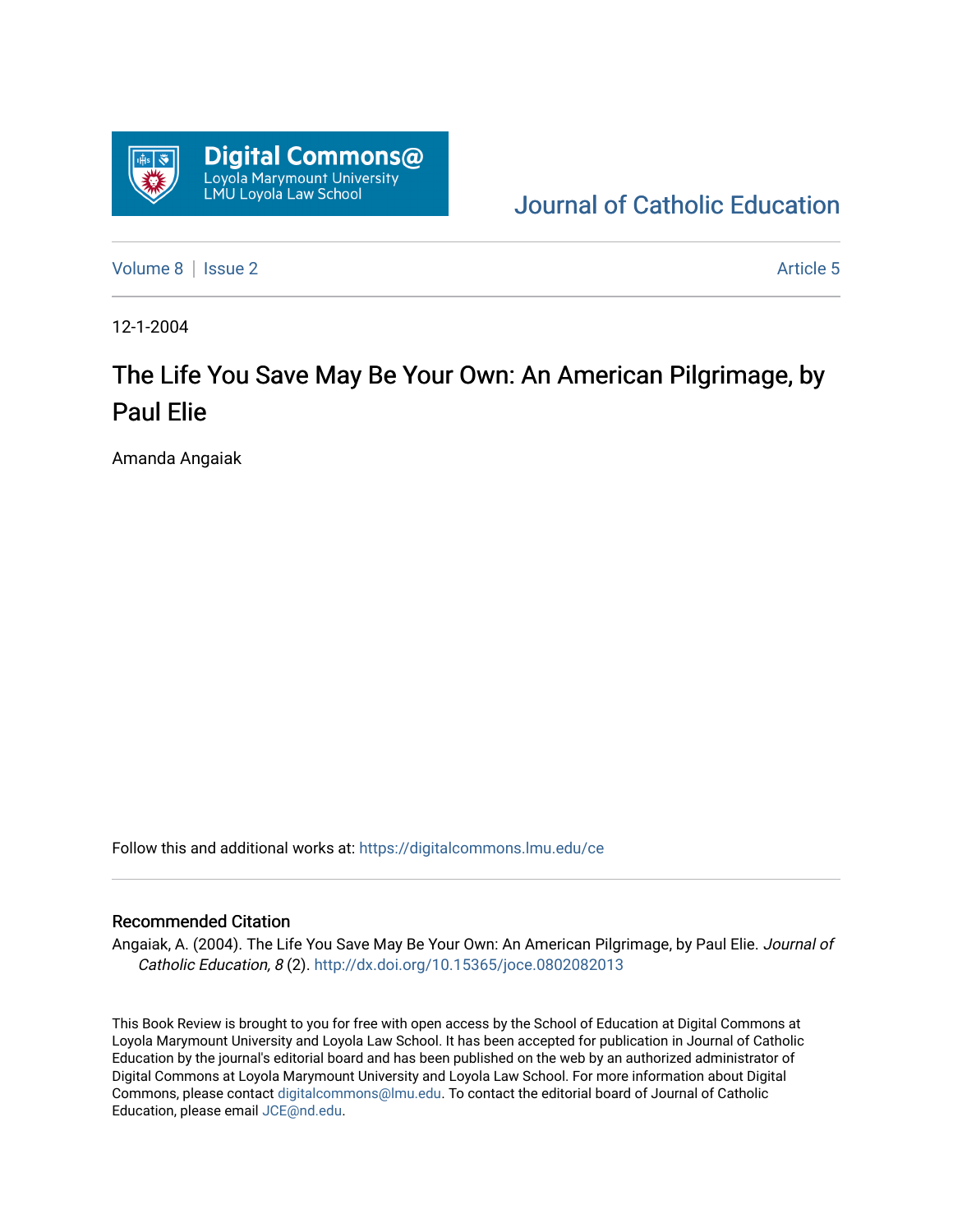## **BOOK REVIEWS**

## **THE LIFE YOU SAVE MAY BE YOUR OWN: AN AMERICAN PILGRIMAGE**

PAUL ELIE FARRAR, STRAUS, AND GIROUX, 2003 \$15.00, 560 pages

*Reviewed by Amanda B. Angaiak*

In *The Life You Save May Be Your Own: An American Pilgrimage*, author Paul Elie sets out to bring readers on a pilgrimage with four of the most influential Catholic writers of the 20th century: Dorothy Day, Thomas Merton, Flannery O'Connor, and Walker Percy. Theirs is a pilgrimage in which reading, writing, and faith converge: a pilgrimage taken as both lover of literature, and author of literature; as a seeker of God, and witness to the joys and struggles of lived faith. Elie's novel successfully articulates the intricacies of these writers' lives as pilgrims on an individual level, and as pilgrims in the greater society of post-war America. Even more impressive, however, is Elie's ability to construct a fluid conversation between the literary encounters and lived experiences of these influential Catholic writers.

The first chapter, "Experience," describes the life experiences of Day, Merton, O'Connor, and Percy who began their journey as pilgrims. For Day, the San Francisco quake of 1906 foreshadowed her pilgrimage with suffering. In an experience of real and startling physical devastation, the 8-yearold Day was witness to people helping one another. "A whole life is prefigured in that episode," says Elie. "In a moment of history – front page news – Dorothy Day felt the fear of God and witnessed elemental, biblical charity, the remedy for human loneliness" (p. 4). Ten years later it would be the literature of Tolstoy and Dostoevsky that would awaken in her the need to seek the sufferer's experience.

Experiencing the death of his mother and a journey with his father to St. Antonin, France would lead Thomas Merton on the path of a mystic, seeking out a life in imitation of Christ and the saints, and yet still "never want[ing] to be anyone but Thomas Merton, French-born son of a landscape painter" (p. 21). In answer to the question, "Who am I, and who am I meant to be?" (p. 21), Merton would seek the devout and ideal life found in the works of Joyce, Huxley, and Gilson.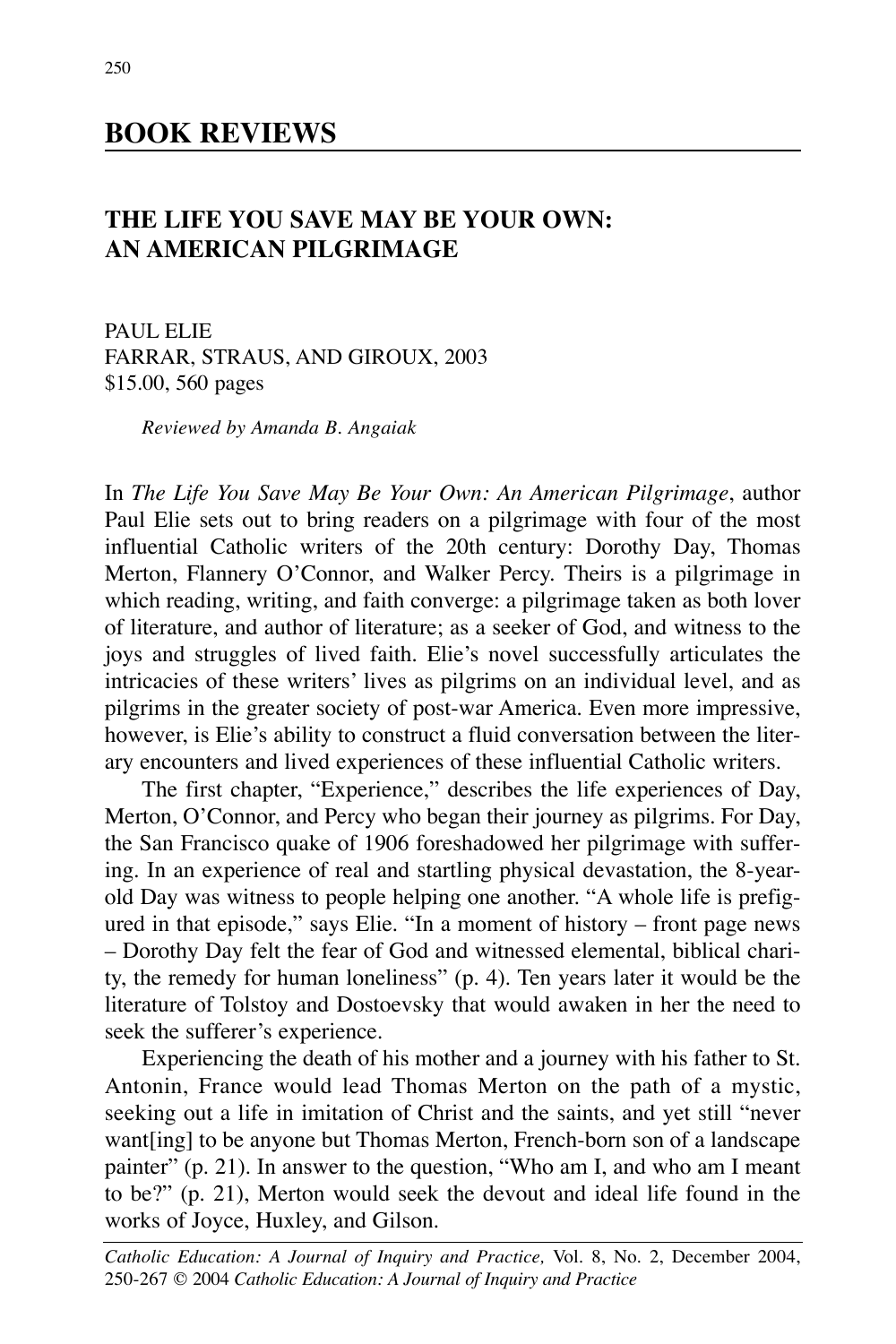Walker Percy, an orphan of a "self-fashioned great family of the South" (p. 10) was heir to a dismal family legacy, with a suicide in almost every generation – including his father and grandfather. Adopted by William Alexander Percy when he was 16, Walker Percy found in his uncle, a man distinctive from his lineage; a man whose life he would unknowingly seek to imitate in order to "uphold the family history, and to defy it, at once to emulate it, and diagnose it - to find a way of being a Percy that was distinctly his" (p. 12).

Considered exceptional as part of the religious minority in Georgia, Flannery O'Connor's Catholic upbringing was one which fed her fervor for Catholic religious belief and spirit. Gifted so much by her conviction in the Spirit, O'Connor would come "to seem to others as a kind of freak" (p. 14) even as a young child. In what one might now call true Flannery O'Connor fashion, an experience with a chicken and a newsreel camera man would begin O'Connor's pilgrimage with what she called the "mystery of the unexpected" (p. 13) and forever attract her to the "grotesque and the freakish" (p. 14) in the ordinary person's faith experience.

For the duration of the book, Elie skillfully navigates the reader within the complexity of each writer's life. Amid each thoughtfully titled chapter, the lives of Day, Merton, Percy, and O'Connor unfold as individuals in different places, at different times (Day is a whole generation ahead of Merton and Percy; O'Connor is younger still) yet Elie capably defines their communion as pilgrims through their shared reading of literature and experience of faith and conversion. Elie is able to draw the reader into the most human experiences of each writer. The reader finds Day and Merton, "side by side in their pilgrimage, their stories echo[ing] each other...sinning their way to God, following the downward path to salvation" (p. 32).

Writer Rose Hawthorne Lathrop and Catholic comrade Peter Maurin would help Day focus her life as a lived imitator of Christ in Depression-era New York city. Merton, in an effort to lose himself in a redemptive world of literature, would forge a relationship with the works of Blake, Maritain, Hopkins, and Joyce that would help him articulate a true communion with the divine and encourage his baptism in the Catholic Church and monasticism. At almost the same time, Walker Percy would enter medical school in Manhattan in the hopes of finding himself. After contracting tuberculosis, he would "find company of writers and thinkers of the past" (p. 137) immersing himself during his quarantine in the works of Dostoevsky, Sartre, Mann, and Kierkegaard. The insights and company of these writers would challenge Percy's philosophy of faith and steer him to Catholicism. O'Connor, significantly younger than her counterparts and already a Catholic, would not experience a conversion of faith, but would ache for change due to her father's real and painful battle with lupus, and her real and earnest convictions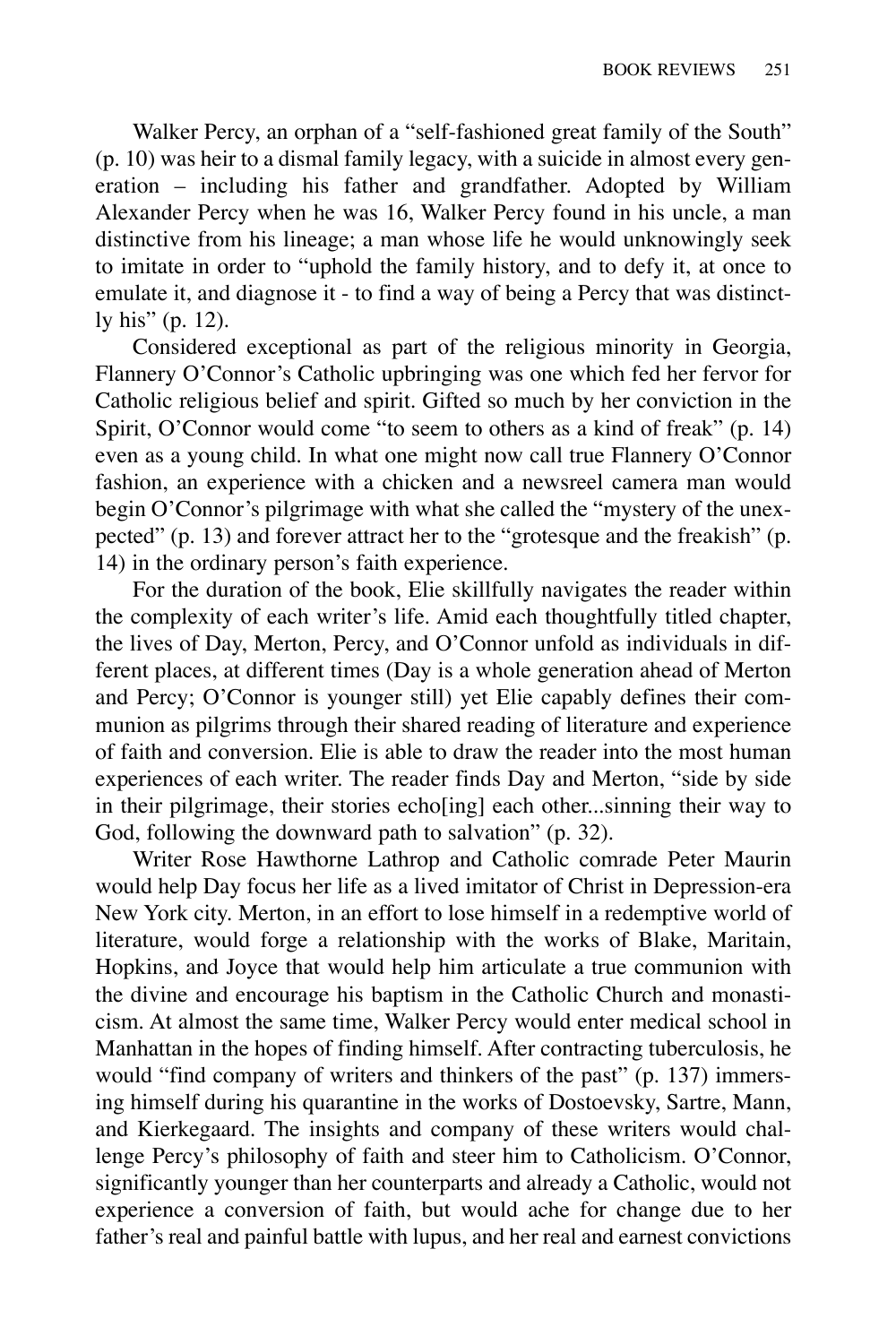to be a writer outside the confines of her Southern hometown and family.

Throughout the book, Elie acquaints the reader with the synchronicity of these individuals' lives. No chapter demonstrates this synchronicity better than "The School of the Holy Ghost" which focuses on the connective process of writing. In 1948, Merton's first work, *The Seven Storey Mountain* would be published by Columbia University friend Robert Giroux. Day, in New York, would read an excerpt of Merton's work in the Catholic publication *Commonweal* and would be impressed both as a writer and as a Catholic.

*The Seven Storey Mountain* would later become a staple reading of her counterparts at *The Catholic Worker*. By this time, O'Connor, at 23, had completed her first novel, *Wise Blood*, and would be fighting for its publication. Directed by a friend to go to Robert Giroux at Harcourt Brace, O'Connor would be impressed with him. She would ask Giroux in their first meeting about an author he had recently published, Thomas Merton. Giroux would give O'Connor a copy of *The Seven Storey Mountain*. Percy, during this time, would contact publisher Caroline Gordon, a long time friend of Day's, and request her to read a copy of his first novel, *The Charterhouse*. Gordon would simultaneously have in her hand a copy of *Wise Blood* and would write to a friend that, "Walker's novel and Flannery's novel are IT. They are both so damned good" (p. 198).

If there is one weakness in Elie's first novel, it ironically stems from a thoroughness in showing the connection of these four writers. Elie details so well the similarities of these writers' pilgrimage, their synchronicity as Catholic writers, and their communion with one another on their journey, that when O'Connor and Merton die three quarters of the way through the book, so too does some of the story's energy. As readers mourn the untimely loss of O'Connor and Merton, Day and Percy seem almost an afterthought, and little interest is left for details about the crusades of Daniel and Peter Berrigan, the movement for Day's canonization, or the summative tales of Percy's personal life. Readers are too busy wishing each of these writers had more time to work with one another and further develop the bonds so well articulated by Elie's research. By the time readers finish Elie's epilogue entitled "The Life You Save May Be Your Own," however, any aforementioned weakness is quickly forgotten as readers recount the lives of Day, Merton, O'Connor, and Percy in order to find a connection and synchronicity with, and through, the lives of individuals around them.

Elie's first novel has given a powerful account of four extraordinary American Catholic writers. By detailing both the writers' experiences of the ordinary and the profoundly meaningful, Elie challenges readers to make their own ordinary experiences in life extraordinary.

*The Life You Save May Be Your Own: An American Pilgrimage* success-